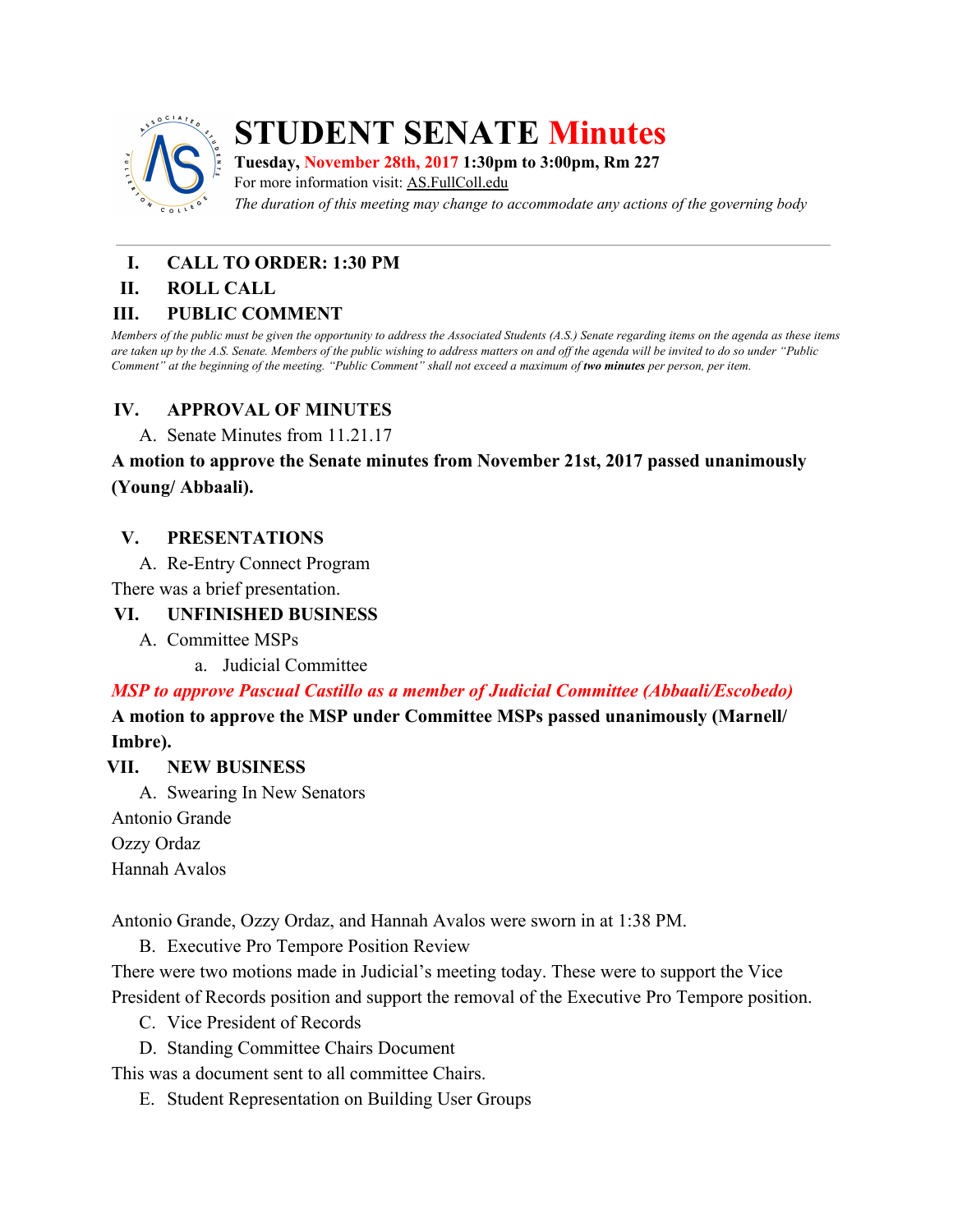Building User Groups are groups that work with an Architect to give feedback on the design plans for the buildings. There are currently two active User Groups: The 300  $\&$  500 Building User Group and the new Instructional Building User Group. It was clarified that these will count as CDO Committees.

# Interested Parties

**300 & 500 Building:** Brian Gatpandan, Taylor Gaetje, Melissa Castaneda, Annaliese Tusken Taylor, Brian, and Annaliese won the vote.

**Instructional Building:** Michael Marnell, Alice Kang, Bahar Tavakolian Saleh, Antonio Grande, Ozzy Ordaz, Naomi Imbre won the vote.

# **A motion to hear speeches from each of the candidates for no more than 30 seconds (Darkwood/ Sisante) Yes-18 , No-3 , Abs-0.**

Alice, Ozzy, and Antonio won the vote.

F. Membership on CDO Committees for Spring Semester Please keep in mind that your new class schedule for Spring may conflict with the CDO committee that you are on. If you need to be removed from a committee, please let us know during the first Senate meeting of the Spring Semester. Your first priority is to be a student.

G. COUN 135F for Spring Semester The chair moved to this item. This will be a hybrid course with part of it on campus and part of it online. This will be a good opportunity for students who are interested in Leadership Development.

H. Parliamentary Procedure Assessment Results Joe discussed the results and encouraged any comments.

I. Campus Maps Resolution

Catherine presented this resolution.

The Campus is already aware of this issue and has been looking into purchasing vertical maps to be ADA compliant.

A motion to approve the Resolution Requesting Updated Map Stands on Campus passed unanimously (Castaneda/ Marnell).

J. AS T-Shirts

R. Darkwood suggested looking into getting new shirts for AS with the AS Shirts. The chair referred this item to the Finance Committee.

K. 2016-2017 AS Photo

The 2016-2017 is currently up on the AS wall. It was clarified that this has been an Agenda Item in Execs in the past.

L. Food Bank as a Syllabus Requirement

Students in an English 103 class are interested in making the Food Bank as a syllabus requirement. The Chair referred this item to Execs.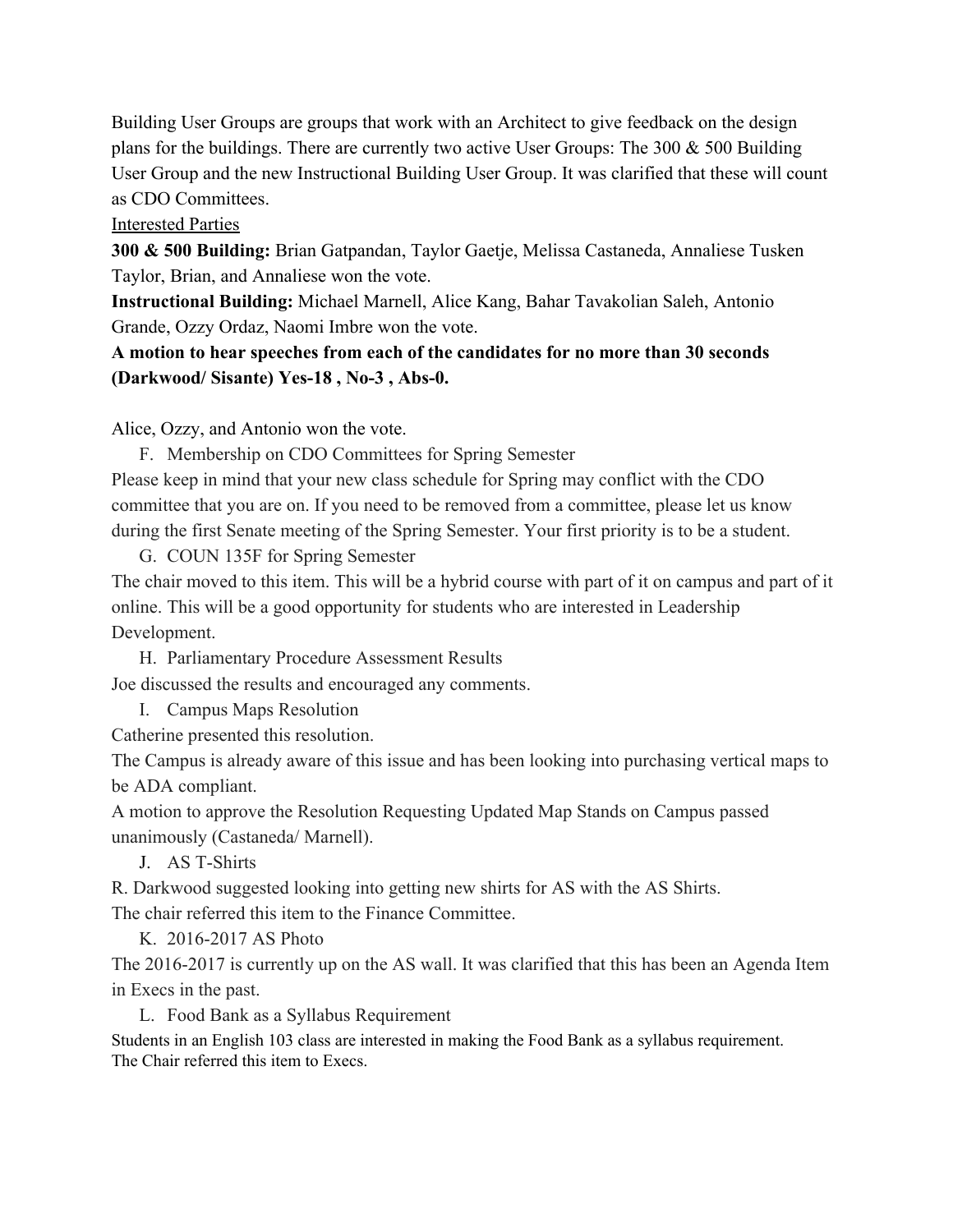#### **VIII. ANNOUNCEMENTS**

C. Young - Good luck on Finals!

T. Gaetje - This is our last Senate meeting. Region VIII will be meeting in Room 226 on Friday.

R. Darkwood - Please review the information on the Healthy Campus Initiative and the Health Center's services

A. Washington - There is a Board meeting tonight. Football Team will be playing at the Championship game!

P. Sisante - Judicial had elections. Patrice is Chair, Sana is Vice Chair, and Annaliese is Secretary.

Dr. Carrithers - DCC has been discussing a Winter Intersession as early as next Winter

M. Castaneda - Finals Hospitality will be taking place during Finals Week!

A. Kang - Addiction and Alcohol Module video from the Health Center is happen. Let Robert or Alice know if you are interested.

N. Imbre - ICCs last meeting was on Monday.

# **IX. ADJOURNMENT: 1:34 PM**